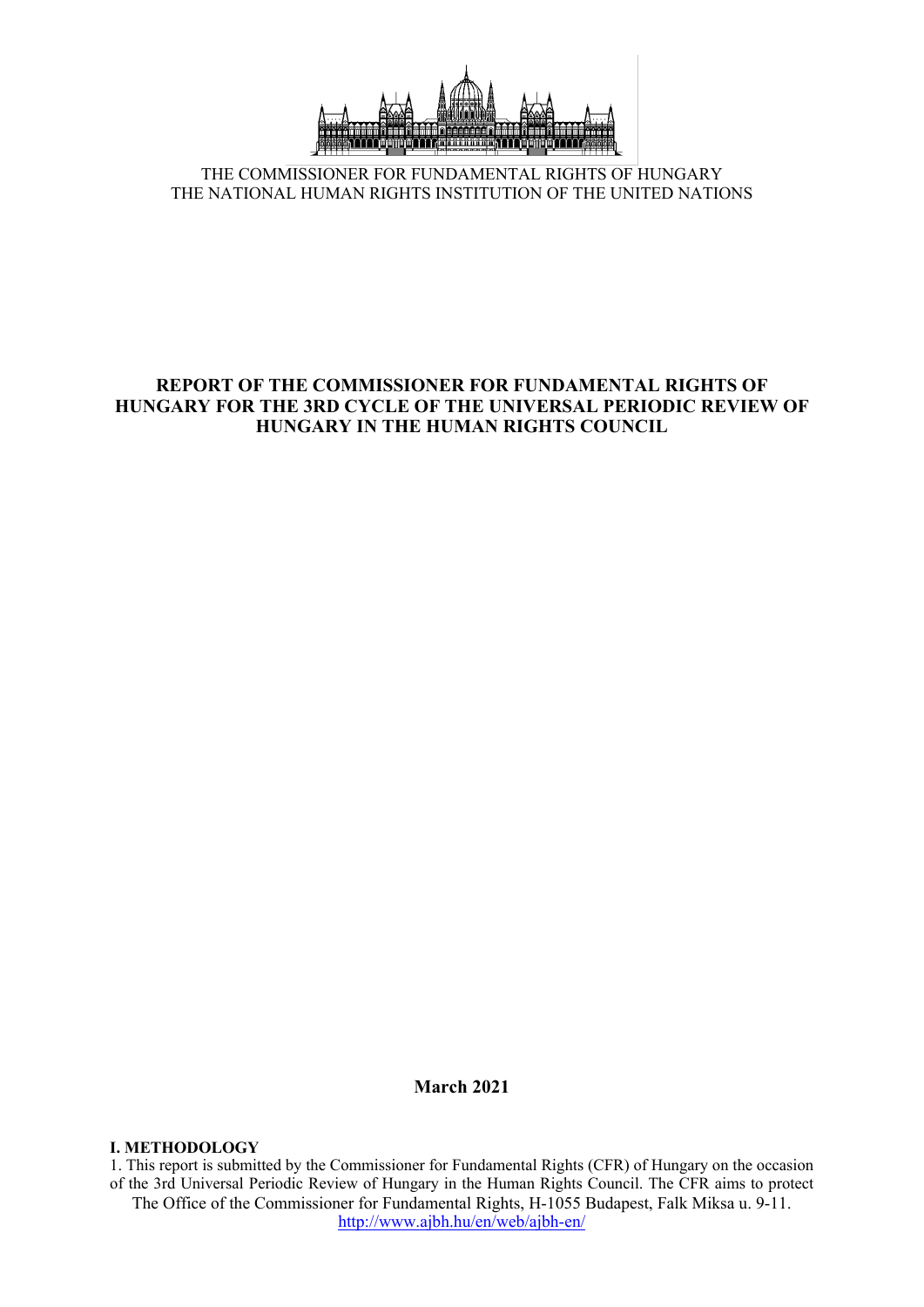and promote fundamental rights with special attention to the most vulnerable groups of society, the rights of the child, persons with disabilities, people belonging to minorities and the interests of the future generations. The repor<sup>t</sup> is based on the recommendations of the previous review and others stemming from findings of individual cases and comprehensive investigations launched since the last review.

#### **II. RIGHTS OF MINORITIES**

2. The field of nationality law is one of the most complex segments of the Hungarian legal system: it is <sup>a</sup> very well-elaborated body of law both on textual and dogmatic levels, based on international foundations and possessing well-developed supporting and monitoring mechanisms. It provides <sup>a</sup> wide range of individual and collective rights for all the thirteen nationalities living in Hungary. The system of nationality self-governments, the provision of representation in the Parliament and the system of State subsidies are unique in Europe. However, some issues have to be mentioned: according to complaints sent to the Deputy Commissioner for Fundamental Rights responsible for the Rights of National Minorities (DCFR-NM), cooperation between local and municipal nationality self-governments in keeping flexible contacts with the authorities, as well as exercising the right to consent are problematic. i

2.1 Recommendation: Before the next review, the Government should develop and implement <sup>a</sup> comprehensive plan to revitalize and promote the use of minority languages in the public sphere, with the effective participation of organizations representing persons belonging to national minorities, including measures aimed at encouraging speakers of minority languages to use them in their relations with administrative authorities.

3. Concerning teaching and learning possibilities, higher education does not offer training in an adequate number and quality for professionals who are aware of the special needs of disadvantaged children and who are adequately qualified. In order to facilitate the acquiring of quality and practical knowledge in this field, special measures on equalization of opportunities are necessary during the recruitment and training of students.<sup>ii</sup>

4. Providing wide-scale and factual information to the members of the young generations as well as sensitizing them are priority duties of public and non-formal educational institutions as well. Although the culture of the nationalities, including that of the Roma people is presented in the National Core Curriculum, schoolbooks, textbooks, digital and other teaching materials require development and modernization as regards their content in order to presen<sup>t</sup> <sup>a</sup> complex knowledge about the history of the Roma communities, their role in Hungarian history and the traumatic events of their history.<sup>iii</sup>

5. Equal and efficient access to education of Roma children is still <sup>a</sup> problem in Hungary. In recent years, the improvement of the accessibility, the quality and the efficiency of benefits and services in child-welfare and child-protection has been <sup>a</sup> successful initiative providing better chance of childhood socialization and education. However, granting equal access to efficient education is still <sup>a</sup> problem, in particular in some areas of the country where direct and indirect discriminatory practices are strong due to complex sociological and demographic circumstances. Several non-governmental organizations have launched and maintain forward-looking programs, and the suppor<sup>t</sup> provided to them by the State, both morally and financially, offers additional opportunities.

6. The Roma community is benefiting from special cultural autonomy rights, but has been able to exercise these rights only to <sup>a</sup> limited extent because of the effects of poverty, vulnerability and discrimination, which affected members of the community more seriously than other groups of the society. The DCFR-NM has experienced some developments, but ensuring equal treatment, stepping up against hate speech and hate crime, and implementing special equal opportunities programs still play <sup>a</sup> key role today, as means of combating historical disadvantages and frequently experienced institutional discrimination. In General Comment 5/2020 and in General Comment 6/2020, she pointed out that acts of hate and hate speech, which are commonplace, pose extreme threats to social peace, even if they do not reach the level of crime, and that it is in our common social interest to preven<sup>t</sup> and combat them. However, it takes exemplary, committed and consistent action and proper tools on behalf of the legislators and law enforcers in each case when social peace and cooperation are at risk.

7. In Hungary, there are more than 1,000 underdeveloped settlement parts mainly inhabited by Roma people. These locations suffer from severe unemployment, social and health problems, as well as problems of access to services. In recent years, the focus has shifted to providing professional presence, the dynamic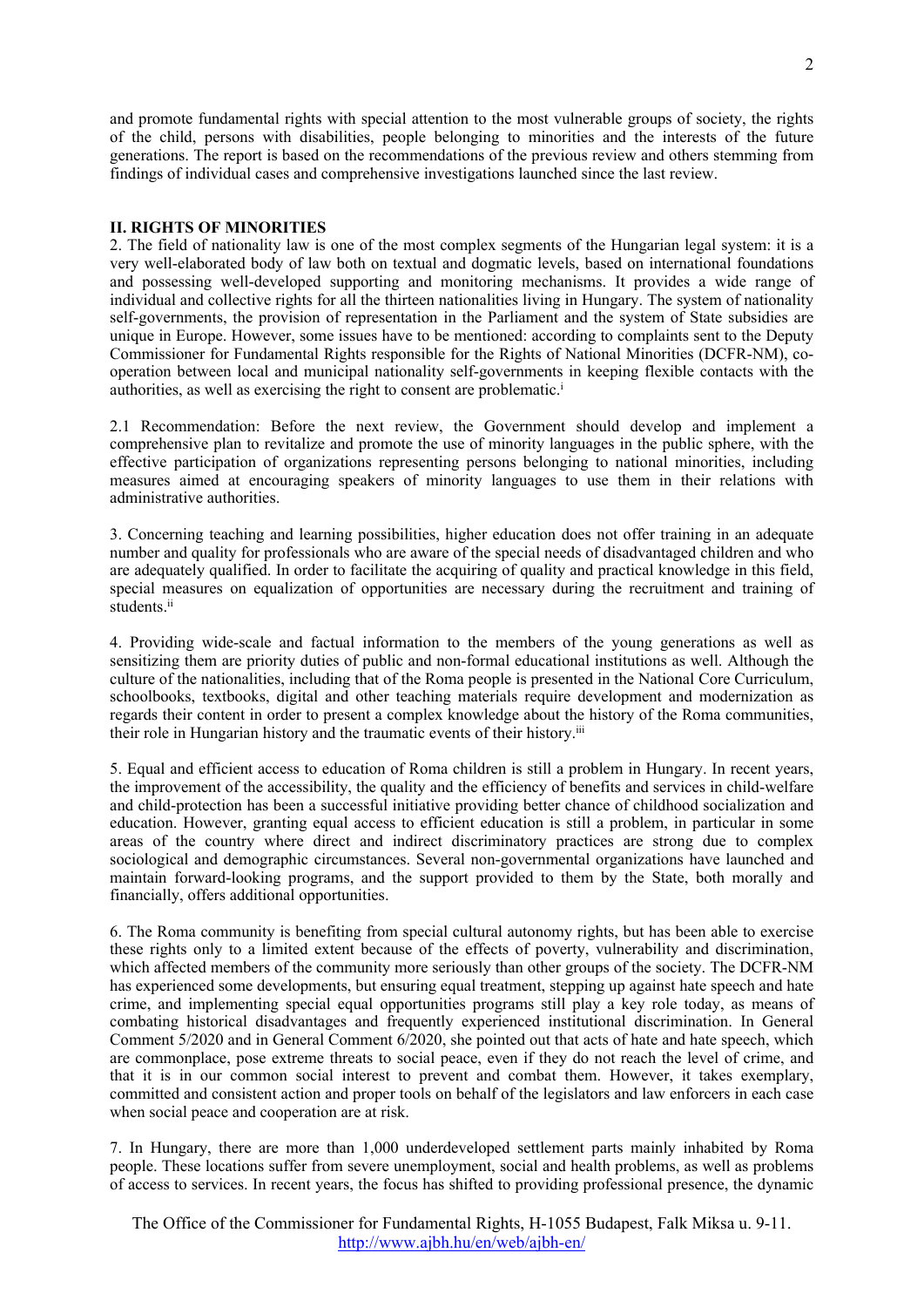development of human services, and adaptation to the local conditions.

7.1 Recommendation: Before the next review, the Government should enhance its efforts to improve employment rates and conditions for Roma people, notably in the most disadvantaged regions; to specifically design and enhance existing policies aimed at increasing the level of employment of Roma women, with the effective participation of Roma organizations and independent experts; to dedicate sufficient resources to their implementation; and to monitor and evaluate their effects on a regular basis.

#### **III. RIGHTS OF THE CHILD**

8. Based on reports, access to health visitor services is still very unequal.

8.1 Recommendation: Before the next review, the Government should change the legal regulations regarding the establishment of health visitor care districts so that it takes into account the municipal infrastructure, the population composition, health status, social situation and <sup>a</sup> differentiated upper limit when determining the number of persons covered in each district.

9. Vaccination should not be <sup>a</sup> prerequisite for public education. The principals of schools – as members of the child protection warning system – are entitled to notify the competent governmen<sup>t</sup> agencies about the lack of the age-based compulsory vaccination and not to reject applications. The local governmen<sup>t</sup> agencies initiate their procedures in order to vaccinate the children. However, these procedures are long and the outcome is less than certain, as fining is not an appropriate instrument to motivate anti-vaxxers. The influence of the anti-vaccine movement is <sup>a</sup> constantly growing problem.

9.1 Recommendation: By 2023, the Government should launch <sup>a</sup> program to study the positions developed and promoted by anti-vaccination organizations, and refute them in <sup>a</sup> proactive and comprehensible way.

10. Barriers still exist in connection with the family-focused health care services. The conditions of rooming-in are not provided in many hospitals even if the patient is <sup>a</sup> premature or new-born infant. In many cases, parents are treated as visitors, contrary to the legal regulations. This phenomenon has multiple origins: the absence of proper buildings and the perception and approach of many health care providers are the main problems.

11. Institutional placement of children under the age of 12 due to "special needs" is still enabled by the Child Protection Act. During the Commissioner's visits to children's homes in 2020, experts indicated that the majority of children admitted to the institution come from foster care. Children with special needs are not taken on by foster parents at all, or they are returned to the children'<sup>s</sup> homes primarily for behavioral reasons. During the visits in 2021, heads of institutions have indicated that <sup>a</sup> child with exceptional, special, and dual needs is practically out of foster care. The fact that parents can almost exclusively meet their children in contact rooms hinders their integration of the children back into their family from foster care under the age of 3.

11.1 Recommendation: By 2022, the Government should launch training programs for foster parents to provide adequate knowledge about caring for children with special needs.

12. In schools, despite the legal prohibition, children do not have sufficient guarantees against abusive supervision, nor for the prevention of peer-on-peer abuse.<sup>iv</sup>

12.1 Recommendation: Before the next review, the Government should introduce training courses on crisis managemen<sup>t</sup> for teachers.

13. The provision of school meals for children with special dietary needs remains a problem<sup>v</sup> and there are no guarantee arrangements for the provision of services for children's summer camps.<sup>vi</sup>

13.1 Recommendation: Before the next review, the Government should introduce effective legal measures to ensure the feeding of children with cross-allergies and to solve the respective issues in summer camps.

14. Due to the lack of sufficient preparation time for the change in the conditions of education, the students of vocational grammar school could only prepare for the sectoral vocational examination requirements with difficulty<sup>vii</sup>, while from applicants to higher education, the legislator expected – which requirement was

The Office of the Commissioner for Fundamental Rights, H-1055 Budapest, Falk Miksa u. 9-11. <http://www.ajbh.hu/en/web/ajbh-en/>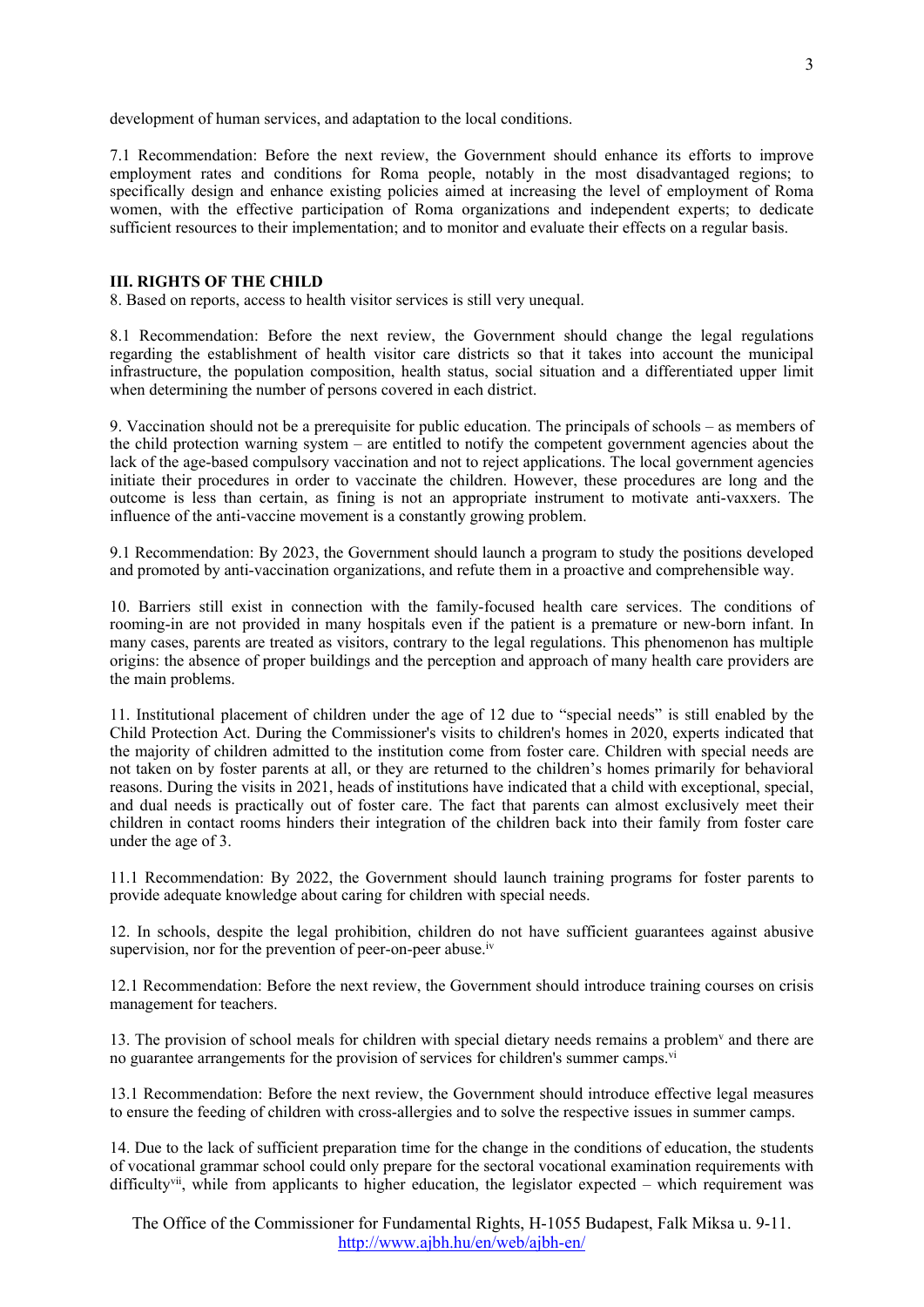later abolished – B2 level language skills without the required conditions being provided<sup>viii</sup>. The new procedure for determining the school maturity of young children did not take into account the best interests of children<sup>ix</sup>. The freedom of expression was violated by the procedure issued by the national body performing the tasks related to the managemen<sup>t</sup> of vocational training institutions, which made the communication of state vocational training institutions subject to prior approval<sup>x</sup>.

15. According to the Public Education Act, children and students who need special attention<sup>xi</sup> - due to their special characteristics and situation – require different activities, attention, special expertise and equipment than the average. The Commissioner revealed an impropriety regarding the lack of development due to the condition of these children and pupils<sup>xii</sup>, the impossibility of their access to education<sup>xiii</sup>, due to the inadequate conditions of the internal schools operating in children's homes<sup>xiv</sup>. The Commissioner also revealed an impropriety regarding the access of chronically ill children to education<sup>xv</sup>, the report was the initiator of the ongoing legislative amendment.

15.1 Recommendation: Before the next review, the Government should provide the material and personal conditions necessary for the development of children and pupils entitled to special treatment.

16. According to the new regulations of the Public Education Act based on complaints lodged by parents, the CFR inquired into the procedure regarding the assessment of school readiness and requested to postpone children'<sup>s</sup> school starting date, and he also inquired into the fundamental-rights-related questions of the practical implementation thereof. In his report<sup>xvi</sup>, the CFR requested that the Ministry responsible for Public Education review the regulation and the system of prerequisites regarding the procedure, and comprehensively examine the educational findings concerning the first graders of the academic year 2020/2021.

### **IV. PERSONS WITH DISABILITIES**

17. Adequate care for children with autism and with other severe associated disabilities is not solved – appropriate services are not available for them and for their families, in many cases not even within residential institutional settings. Several ongoing proceedings<sup>xvii</sup> show the non-recent but increasing nature of the problem.

17.1 Recommendation: Before the next review, the Government should create services that suppor<sup>t</sup> the independent conduct and community life of children with autism and other severe associated disabilities.

17.2 Recommendation: Before the next review, the Government shall take steps to finalize the process of deinstitutionalization with regard to children'<sup>s</sup> homes and social care institutions for persons with disabilities.

### **V. PERSONS WITH REDUCED WORKING CAPACITY**

18. The earning limit regarding persons with reduced working capacity was abolished by 1 January 2021. Before the amendment, persons with reduced working capacity who have been employed and who did not wish to stop receiving their financial support based on their condition, could only earn an income for three consecutive months not exceeding the minimum wage for the year in question

### **VI. FREEDOM OF THE MEDIA**

19. Media regulation falls outside the Commissioner'<sup>s</sup> competence. In Hungary, it belongs to the National Media and Telecommunications Authority, which is an autonomous regulatory body reporting to the National Assembly on an annual basis. The CFR is <sup>a</sup> member of the Digital Freedom Committee set up by the Ministry of Justice, which aims to make the operation of transnational technological companies transparent. Building on the experience of public bodies, the Committee examines the wide-ranging challenges and regulation of the online space by subject areas in order to attain the possibility of personal freedom in the digital space with the help of transparency.

# **VII. OPCAT NATIONAL PREVENTIVE MECHANISM**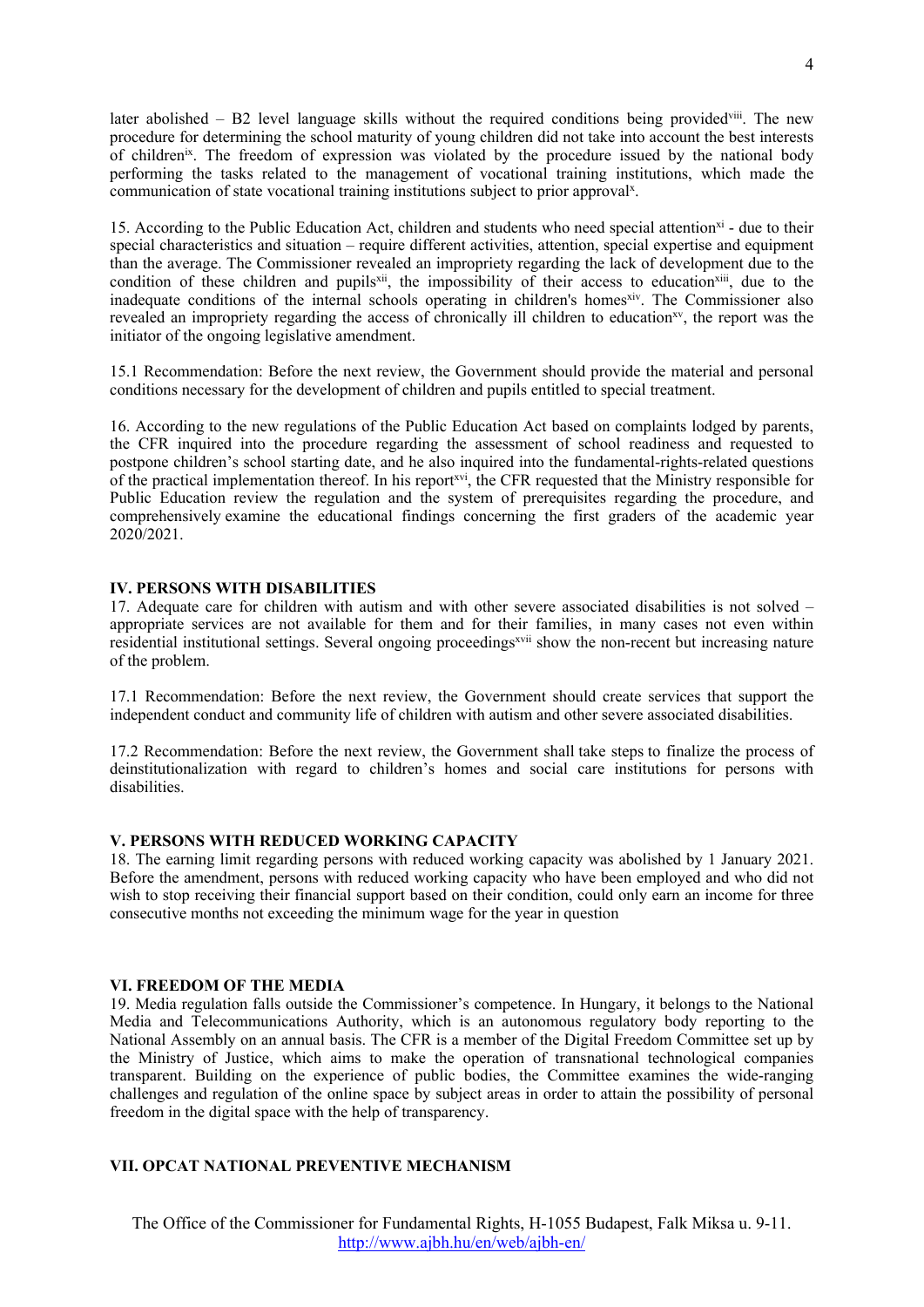20. The National Preventive Mechanism (NPM) conducted visits to <sup>a</sup> wide range of places of detention. The NPM pays special attention to some groups with particular vulnerability, such as women, children, members of minority groups, foreign nationals, or persons with disabilities. In order to facilitate the harmonization of national legislation with international standards in the field of human rights, the NPM made 67 legislative initiatives in its reports.<sup>xviii</sup>

21. The NPM regularly organized the meetings of the Civil Consultative Body, where the members could comment on the reports and working methods of the NPM and make recommendations relative to the places of detention and concerning inspection priorities, which the NPM considered during the designation of its annual schedules of visits.

22. The NPM pursued its activity during the COVID-19 pandemic in line with the principles stated in international and European documents. Due to the risks of the pandemic, the visits, in contrast to the general practice of the NPM, were announced to the institutions in advance. The primary aim of these visits was to investigate the measures taken to preven<sup>t</sup> the spread of COVID-19 and to cope with the challenges of the pandemic, and to inspect the impact of the restrictions imposed due to the COVID-19 outbreak on the everyday lives of the persons deprived of their liberty.

### **VIII. PERSONS DEPRIVED OF THEIR LIBERTY**

23. In the course of its visits carried out in prisons, the NPM detected overcrowding in several occasions.<sup>xix</sup> The NPM made initiatives to the Hungarian Prison Service to take the appropriate measures in order to provide <sup>a</sup> living area for the detainees as required by the domestic laws and international standards. In July 2020, as <sup>a</sup> result of <sup>a</sup> nationwide capacity expansion project, 10 new buildings with <sup>a</sup> total capacity of 2750 started operating; hence the utilization rate of the Hungarian prison system is expected to fall below 100%. The NPM will continue to pay close attention to this issue.<sup>xx</sup> It is appreciated that new detention facilities have been established and the overcrowding of penitentiary institutions has decreased.

### **IX. ASYLUM SEEKERS AND REFUGEES**

24. The Ombudsman regularly inspected the southern borders of Hungary affected by migration, monitored the performance of duties and gathered information from police officers on duty there. In relation to the changes introduced in the legislative framework concerning the asylum procedure in Hungary, the CFR constantly monitored draft legislation, and shared his concerns with the legislator. The CFR reminded the Legislation Committee of the Parliament of the national and international human rights standards, pointing out that Hungary has constitutional and moral obligations, and responsibility shown towards refugees is one of those obligations. Every human being shall have the right to life and human dignity, the right to freedom and personal security, the right to equal treatment and the right to <sup>a</sup> fair procedure. Obviously, the above principles also apply to children who, due to their vulnerability relating to their age, need enhanced protection and care from the state and its stakeholders.

## **X. ACTIVITIES IN RELATION TO COVID-19**

25. In Hungary, the first cases of the COVID-19 pandemic were reported on 4 March 2020. On 11 March, the Government declared <sup>a</sup> state of danger. According to the Fundamental Law of Hungary, under <sup>a</sup> special legal order, such as the state of danger, the exercise of fundamental rights – with the exception of the universal right to human life and dignity, the prohibition of torture, inhuman or degrading treatment, and the guarantees concerning fair trial – may be suspended or restricted, and may be exemp<sup>t</sup> from the test of necessity and proportionality.

26. During the state of danger, the Commissioner continuously monitored the situation and informed the public about his considerations and actions, as well as launched inquiries concerning specific topics. It focused on its on-site presence and paid special attention to the most vulnerable groups of society.

27. The CFR has conducted numerous on-site inspections during the first and second waves of the COVID-19 pandemic to date. Unlike the current international practice of ombudsmen, which puts more emphasis on holding events online, he paid personal visits in order to inspect the measures taken for the prevention of the COVID-19 pandemic and the enforcement of the fundamental rights by fully observing pandemic-related rules and taking all precautions. The CFR visited children's homes, special homes for the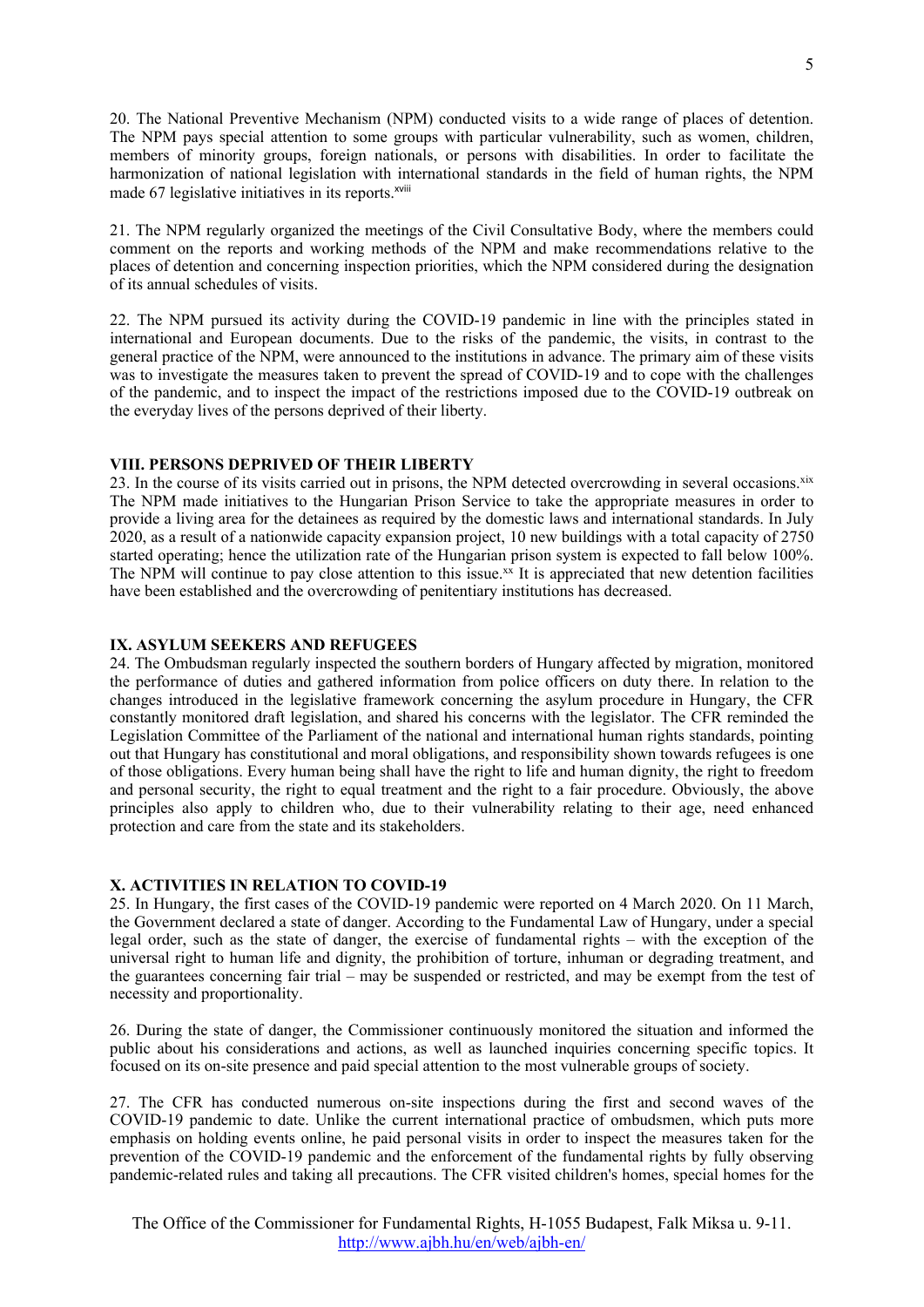disabled, reformatories, home quarantines, border crossing points, places of detention and police headquarters during this period.

28. The CFR and his Deputies issued <sup>a</sup> statement in which they called attention to the needs of vulnerable persons.<sup>xxi</sup>

29. The CFR has inquired into each of these cases, or the relevant inquiry is still in progress. At the beginning, it was evident that complainants lacked information on the topic or were inadequately informed. Even in the cases where he had no competence to launch an inquiry, the CFR made efforts to inform the complainants about the legal background, as well as about the organs they could turn to.

#### **Endnotes**

i Cases AJB-209/2016, AJB-3090/2016, AJB-727/2017, AJB-558/2018, AJB-3540/2018, 672/2020 ii AJB-710/2017

iii General Comment 3/2020

iv AJB-363/2017, AJB-1005/2017, AJB-1486/2018, AJB-545/2020, AJB-844/2019, AJB-690/2019

<sup>v</sup> AJB-3378/2017

vi AJB-689/2018

vii AJB-1848/2018

viii AJB-360/2017

ix AJB-694/2021

<sup>x</sup> AJB-539/2020